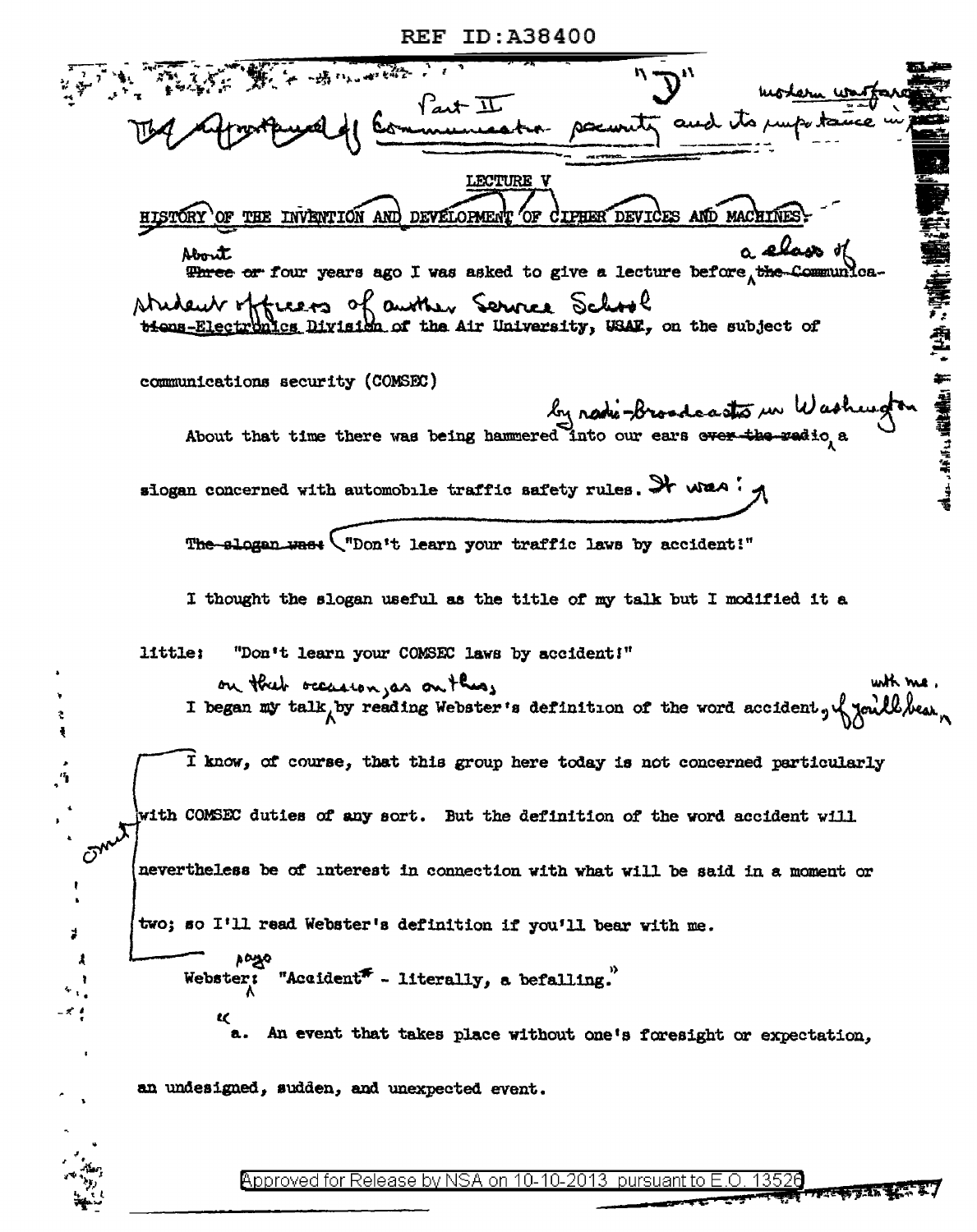### **REF ID: A38400**

Hence, often, an undesigned and unforeseen occurrence of an afflictive or unfortunate character; a mishap resulting in injury to a person or damage to a thing, a casualty; as to die by an accident. relate it to this talk on the Having defined the word. I'll now proceed by relation an interesting, minor but nevertheless quite important episode, of the war in the Pacific Theatre during  $\mathbf{u}$  ones  $\mathbf{u}$  are  $\mathbf{\overline{\mu}}$ . Movely and I will introduce the account of that episode by saying that: During the war, the President of the United States, Chief of Staff of the Army, the Commander-in-Chief of the U.S Fleets, and certain other high officers of Government journeyed several times half-way around the world to attend special meetings and conferences. They apparently could go with safety almost anywhere-they met with no "accident". On the other hand, the (Japanese) Commander-in-Chief of the Combined Fleet, Admiral Isoroku Yamawoto, went on an inspection trip in April 1943, the sequel to which may be summarized by an official Japanese Navy Department communique reading in part as follows: "The Commander in Chief of the Combined Fleet, Admiral Isoroku Yamamoto, died an heroic death in April of this year, in air combat with the enemy while directing operations from a forward position As is often the case, the communique didn't tell the whole truth: Yamamoto

didn't die "in air combat with the enemy while directing operations" - he met

-2-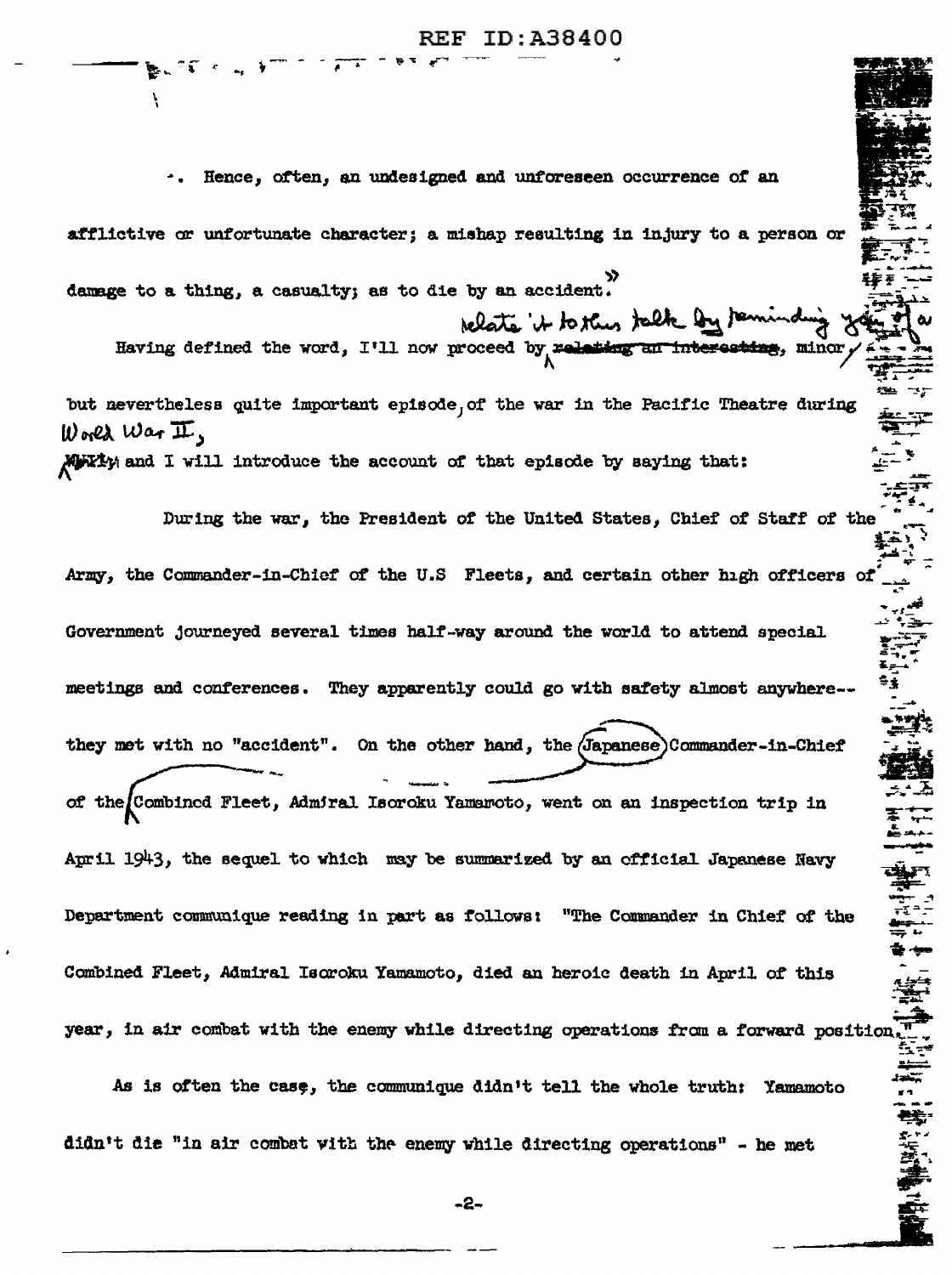with an "accident". I don't know who first used the following terse statement " " " " " " " " " " " " " " " " " " " " " " " " " " " " " " " " " " " " " " " " " " " " " " " " " " " " " " " " but it's decidedly applicable in this case: "accidents don't happen--they're US. experts brought about!" Our Navy communication intelligence people were reading the which were not secure. Our New superts had m schedule Japanese Navy's high command messages, they have help Yaramutu's schedule to the day, very fraction of the first state of the series would leave Truk, the there would arrive at Buka exactly when the world and leave Buka for Kahilli.dev Balledey they also knew what his escort would be, and so on. At was relatively easy to bring shout the "accident" of the top and so on. At was relatively easy to bring shout the "accident" of the top and his principal cuides Commander-in-Chief, journeyed with safety, because the communications connected their journage <u> "Whereos</u> warfous trips were secure, the Japanese Commander-in-Chief journeyed in peril because his communications were insecure. His death was no accident in the dictionary sense of that word, it was brought about The Yamamoto incident later gave rise to a somewhat amusing exchange of top secret telegrams between Tokyo and Washington, and after the war was all over that look the Forrestal Diaries, that the that look castam Extract from the "Forrestal Diaries," Chapter III, "Foretaste of the Cold War," pp. 86 and 87. The formal surrender took place on the deck of the USS Missouri in Tokyo Bay on September 2. The mobil of sudden relief from long and breaking tension is

-3-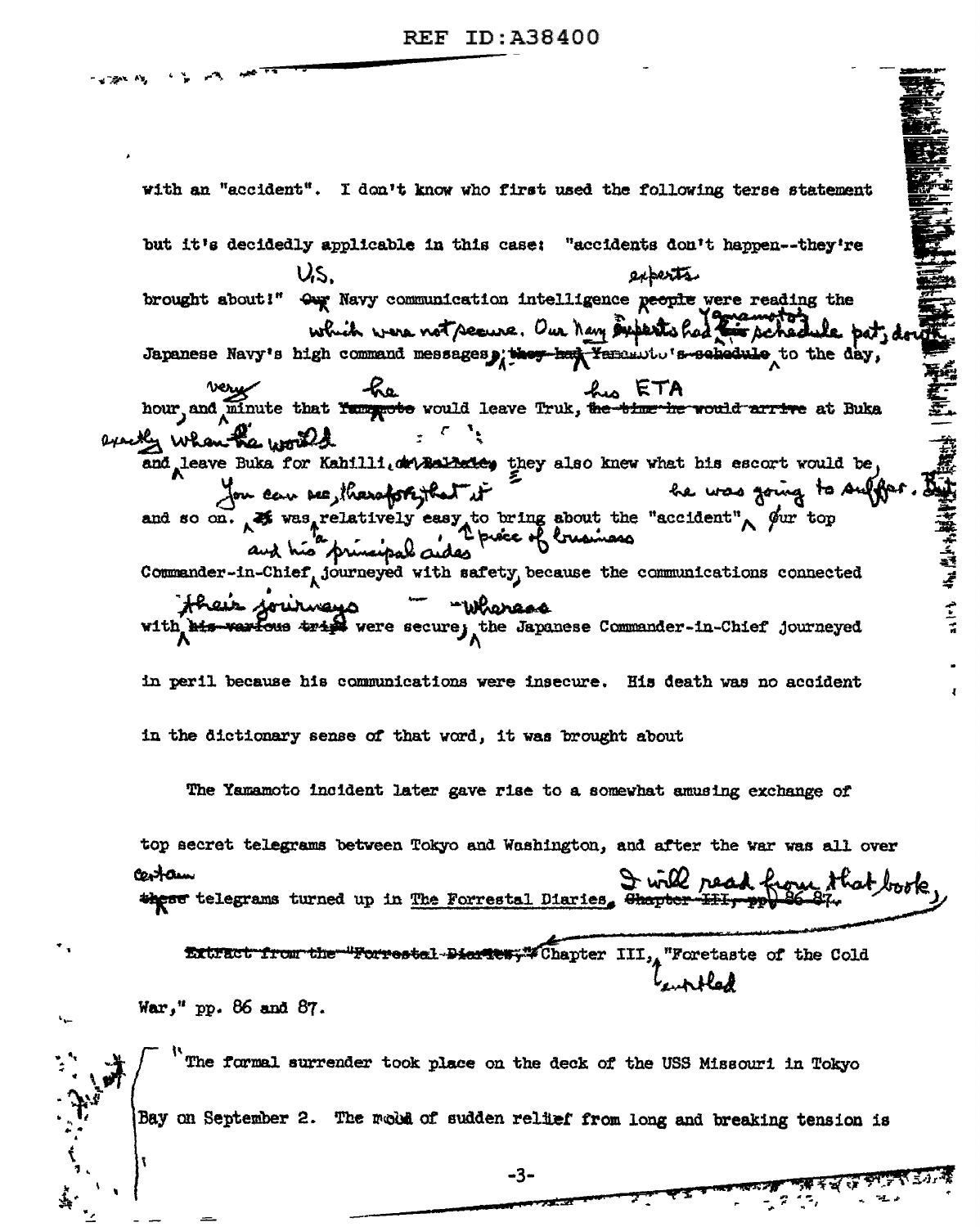exemplified by an amusing exchange a few days later of "Urgent: Top Secret" telegrams which Forrestal put into his diary. In the enthusiasm of victory someone let out the story of how, in 1943, Admiral Isoroku Yamamoto, the Japanese naval commander-in-chief and architect of the Pearl Harbor attack, had been intercepted and shot down in flames as a result of the American ability to read the Japanese codes. It was the first public revelation of the work of the cryptanalytic divisions, and it brought an anguished cable from the intelligence unit already engaged at Yokohama in the interrogation of Japanese naval officers: "Yamamoto story in this morning's paper has placed our activities in very difficult position. Having meticulously concealed our special knowledge we have become ridiculous." They were even then questioning the Japanese officer who had been responsible for these codes, and he was hinting that in face of this disclosure he would have to commit suicide. The cable continued: "This officer is giving us valuable information on Japanese crypto systems and channels and we do not want him or any of our other promising prospects to commit suicide until after next week when we expect to have milked them dry..."

Washington answered with an "Operational Priority, Top Secret" dispatch

-4-

 $\tilde{\tilde{\epsilon}}_i$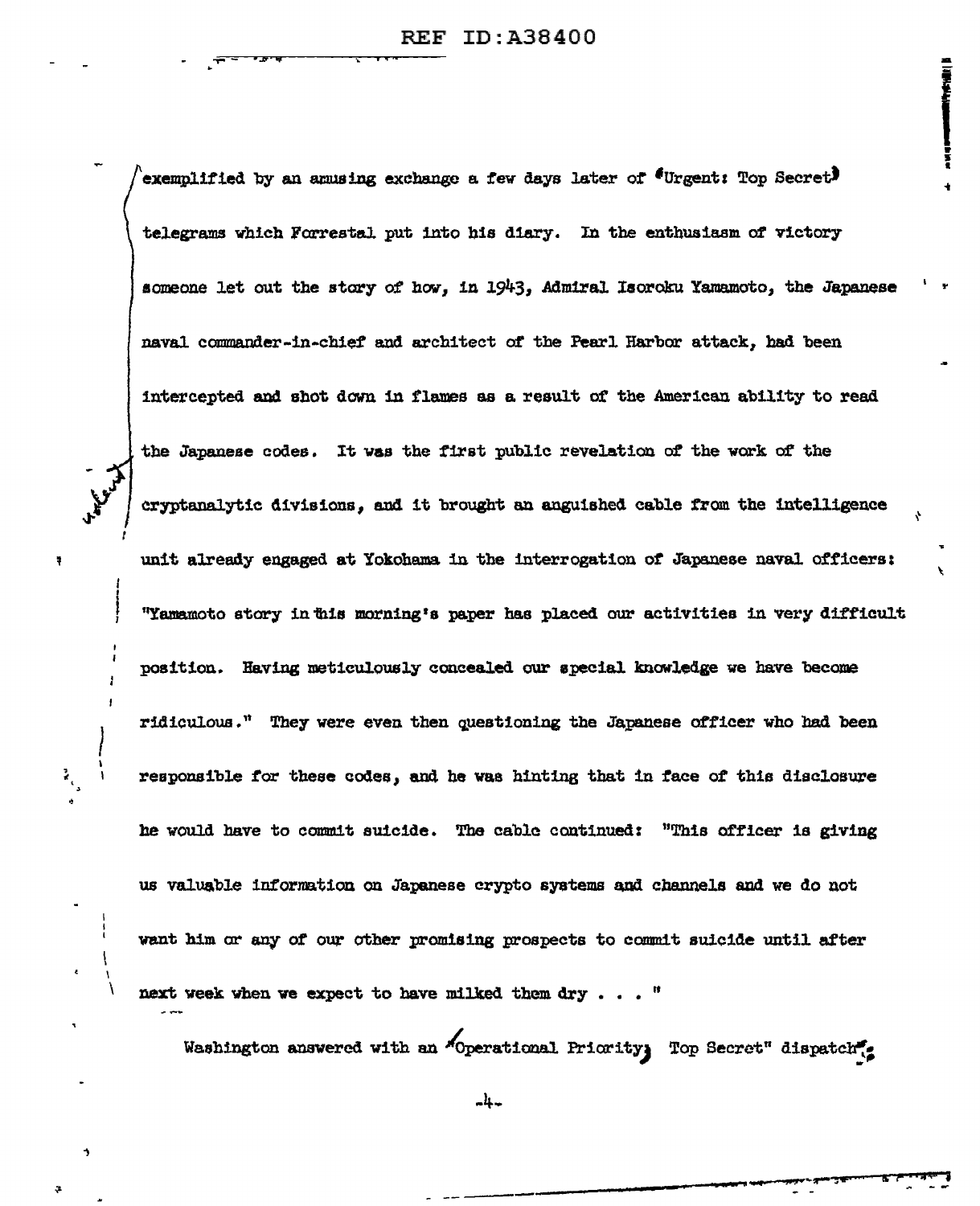"Your lineal position on the list of those who are embarrassed by the Yamamoto story is five thousand six hundred ninety two All of the people over whose dead bodies the story was going to be published have been buried. All possible schemes to localize the damage have been considered but none appears workable. Suggest that only course for you is to deny knowledge of the story and say you do not ' I understand how such a fantastic tale could have been invented. This might keep your friend happy until suicide time next week, which is about all that can be expected . . ." **1 1 b** and many years passed before the Japanese began to realize what had not many years passed before the Japan Compaigns.<br>happened to them in the cryptologic buttles of World War II. For example: **l!-Wl-C.** i "Rear Admiral Tomekichi Nomura, the last CNG-in the Japanese Navy, said: ~  $\zeta$ ' ... Not only have we been beaten in the decisive battles of this war but also we lost the communications war We felt foolishly secure and failed to take adequate measures to protect our own communications on one hand while on the other we failed to succeed in breaking into the enemy's traffic. This is undoubtedly one of the major reasons for our losing battles, and in turn one of \ the major contributing factors to the loss of the war. We failed in communications." "• • • Our Navy was beina def'eated 1n the battle *ot* radio waves OUr cards were bad, and the enemy could read our hand. No wonder we could not win <sup>1</sup>- ---- \_::•5::·~-----------.---~ .. - I-•

{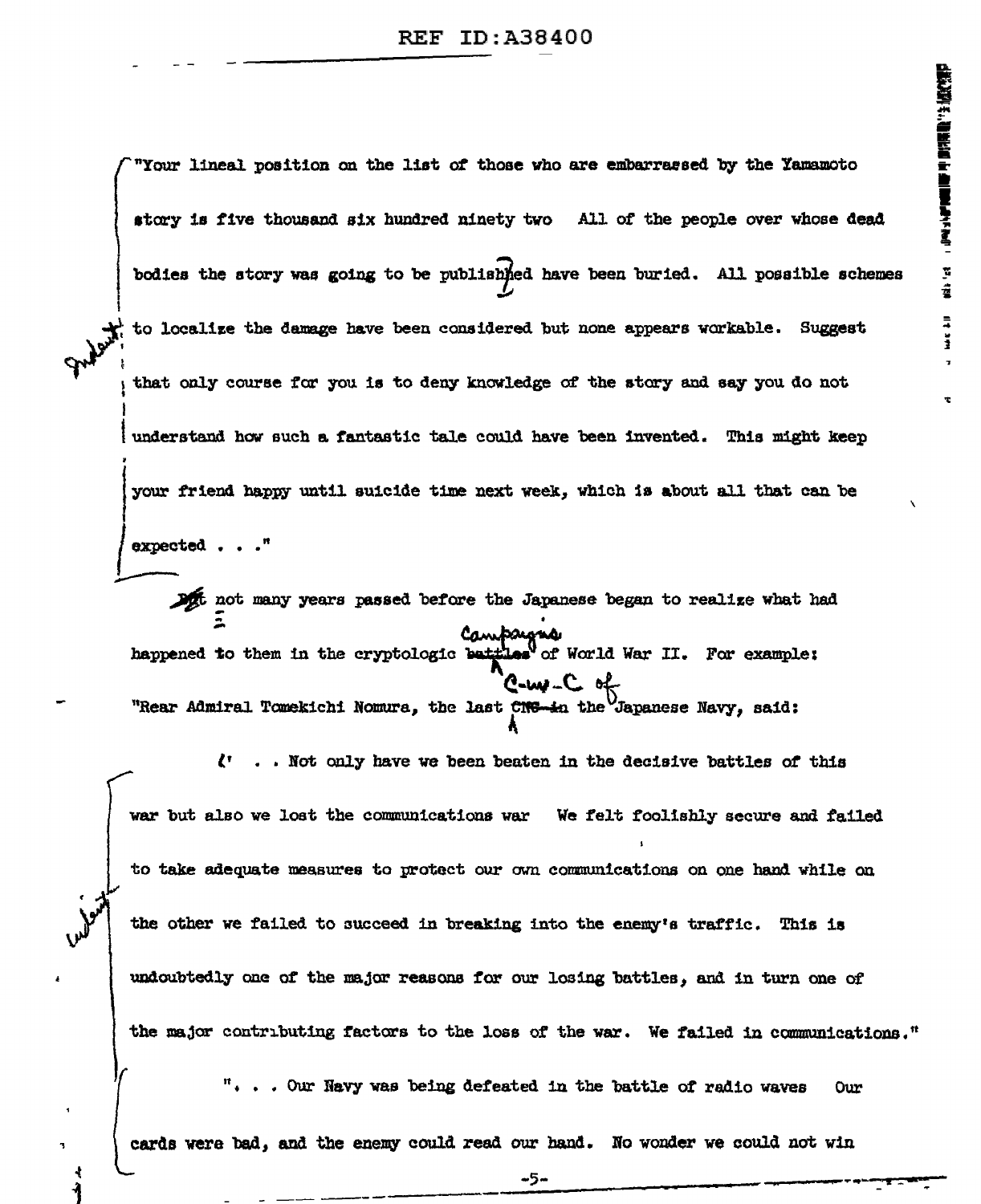in this poker game!"

YOKOI. Toshiyuki - The Story of the Japanese Naval Black Chamber.

Books recently published in Japan by former Japanese military and naval officers come out quite openly with statements attributing their defeat to and COMSEC

poor COMSEC on their part and excellent COMINT, on our part.

 $\ddot{\phantom{1}}$ 

 $\hat{\mathbf{r}}$ 

Read from Midway book.

Lest you infer that our side didn't meet with any COMSEC "accidents', let me say that we had plenty--but these were not attributable to serious weaknesses in our COMSEC devices, machines, and rules but to human failure to follow the rules implicitly, or Apa this hurte in sating Arito weaknesses in the COMSEC devices, machines and rules of some of our allies.

 $\ddot{\vec{r}}$  $\frac{4}{3}$ 

医神经 经通货

 $\ddot{\phantom{a}}$ 

Take, for instance, the heavy losses the U.S. Army Air Corps sustained in their air strikes on the Ploesti oil fields in southeastern Europe. We lost writhm a short time several hundred big bombers pecause of weaknesses we didn't realize Austel in Russian communications. Those big raids constituted field days for the German on Russeau communication Twork fighter commands--because merely by T/A work, and simple at that, they knew what the funder was exactly when and where our bombers were headed! When we found out, it was too

late!

जन्म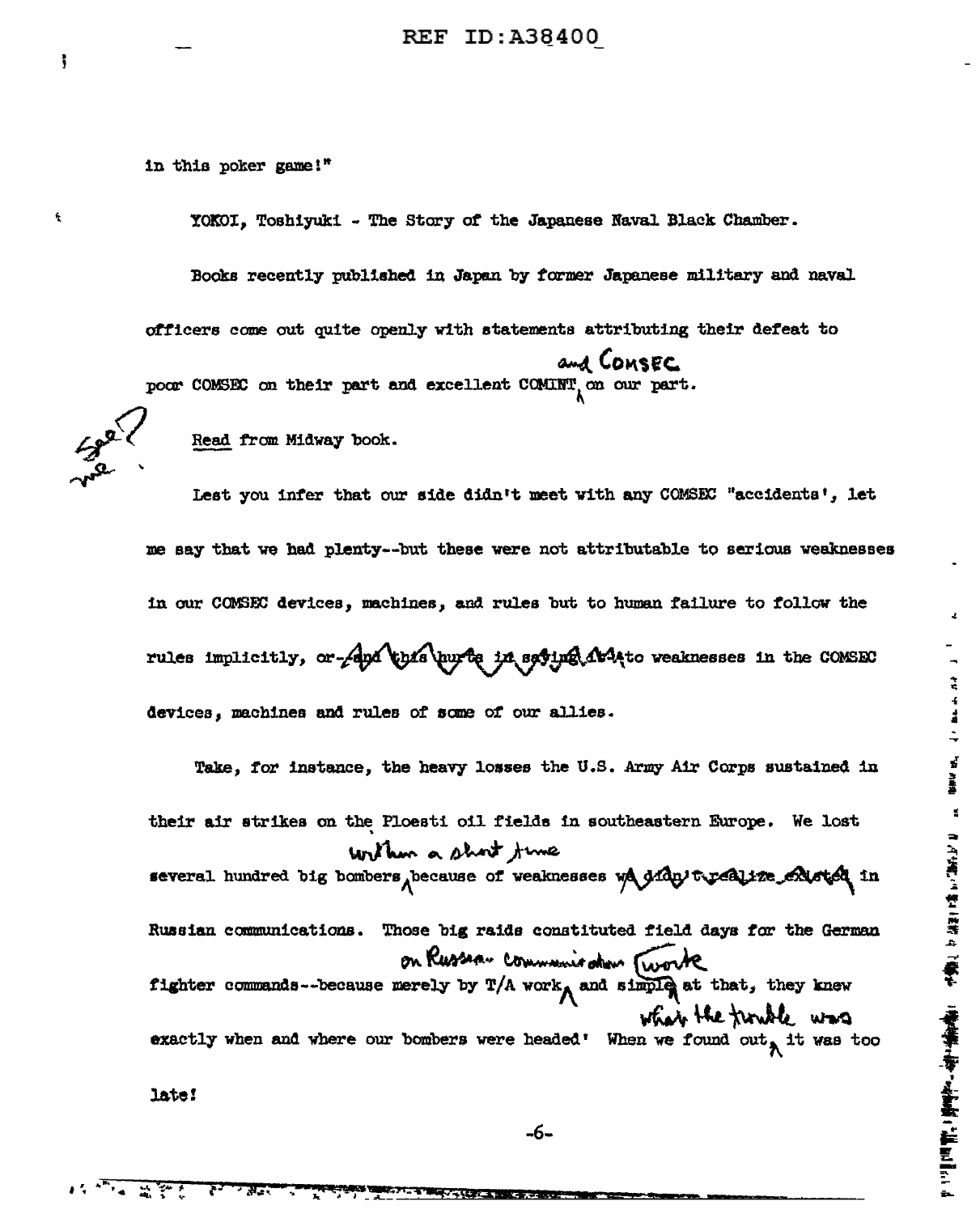#### **REF ID:A38400**

This incident leads me to say that the COMSEC weaknesses of our allies And

futurely even today leads to a rather serious illness which afflicts our high-level authorities from time to time. I've given the disease a name: Cryptologic schizophrenia. It develops when one is torn between an overweening desire to continue to and a desire to type up and pearce read friendly traffic by cryptanalytic operations when one knows that that traffic wheek should be made secure against one's enemies! pation en y a particular par particular en la been found for the illness; The powers that be have decreed that the illness will be avoided by the simple ruling that COMSEC interests will always over-ride subgreased COMINT vishes You will understand that this problem is a rather serious one in connection with our relations with certain of our allies in NATO. I may add that U.S. and U.K. physicians collaborate very closely in treating their own patients for the both of eryptologic schizophrenia and in applying remedies where possible  $\frac{2\alpha}{\alpha}$  bolstering run COMSEC weaknesses in NATO Alles. Tuber-we are going to see some slides which will mark set rilustrate important m this important area milestones in the history of the invention, and development of cipher devices, cipher

 $\frac{1}{2} \sum_{i=1}^{n} \frac{1}{2} \sum_{i=1}^{n} \frac{1}{2} \sum_{j=1}^{n} \frac{1}{2} \sum_{i=1}^{n} \frac{1}{2} \sum_{j=1}^{n} \frac{1}{2} \sum_{j=1}^{n} \frac{1}{2} \sum_{j=1}^{n} \frac{1}{2} \sum_{j=1}^{n} \frac{1}{2} \sum_{j=1}^{n} \frac{1}{2} \sum_{j=1}^{n} \frac{1}{2} \sum_{j=1}^{n} \frac{1}{2} \sum_{j=1}^{n} \frac{1}{2} \sum_{j=1}^{n$ 

 $\begin{array}{ccc} \bullet & \bullet & \bullet & \bullet \\ \bullet & \bullet & \bullet & \bullet \\ \bullet & \bullet & \bullet & \bullet \\ \bullet & \bullet & \bullet & \bullet \end{array}$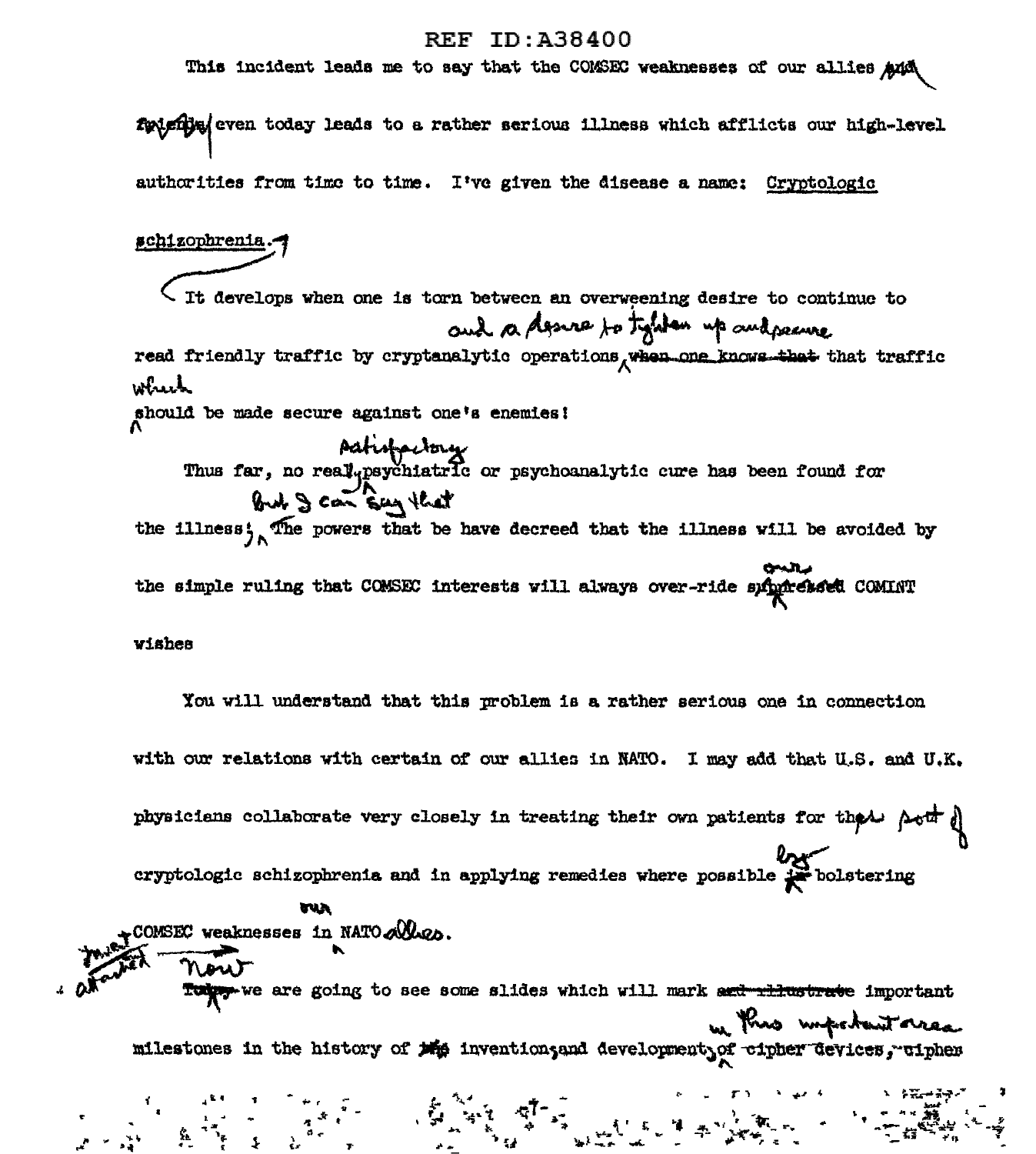ţ

À

the highest unportance in whole gry, an area up ush has some <del>If there is</del> time, rules for establishing and

maintaining COMSEC.

The need for these things arose as a consequence of the constantly increasing necessity for more security in military and diplomatic communications, more especially after the advent of telegraph, cable, and radio communications subsequent to the discoveries of the pioneers in the field of electrical invention and development.

It soon became obvious that the so-called "pencil and paper" cipher systems-and a little later, the so-called "hand-operated" cipher devices--had to give way to machines and mechanical, mechanico-electrical, and now, to electronic machines. As mechanization and automation progresses in our civilization, similar progress has to follow in communications, especially in military, naval, air and diplomatic communications.

<u>45</u> The earliest picture of a cipher disk, from Alberti Trattati in cifra, "Oldest tract on cryptography the world now possesses." Rome, c. 1470 45.2 The Myer disk, patented 14 Nov 1865.

45.4 The Alberti Disk reincarnated in the U.S. Army Cipher Disk of 1914-18.

Somebody once said that the very nice looking document with seal and red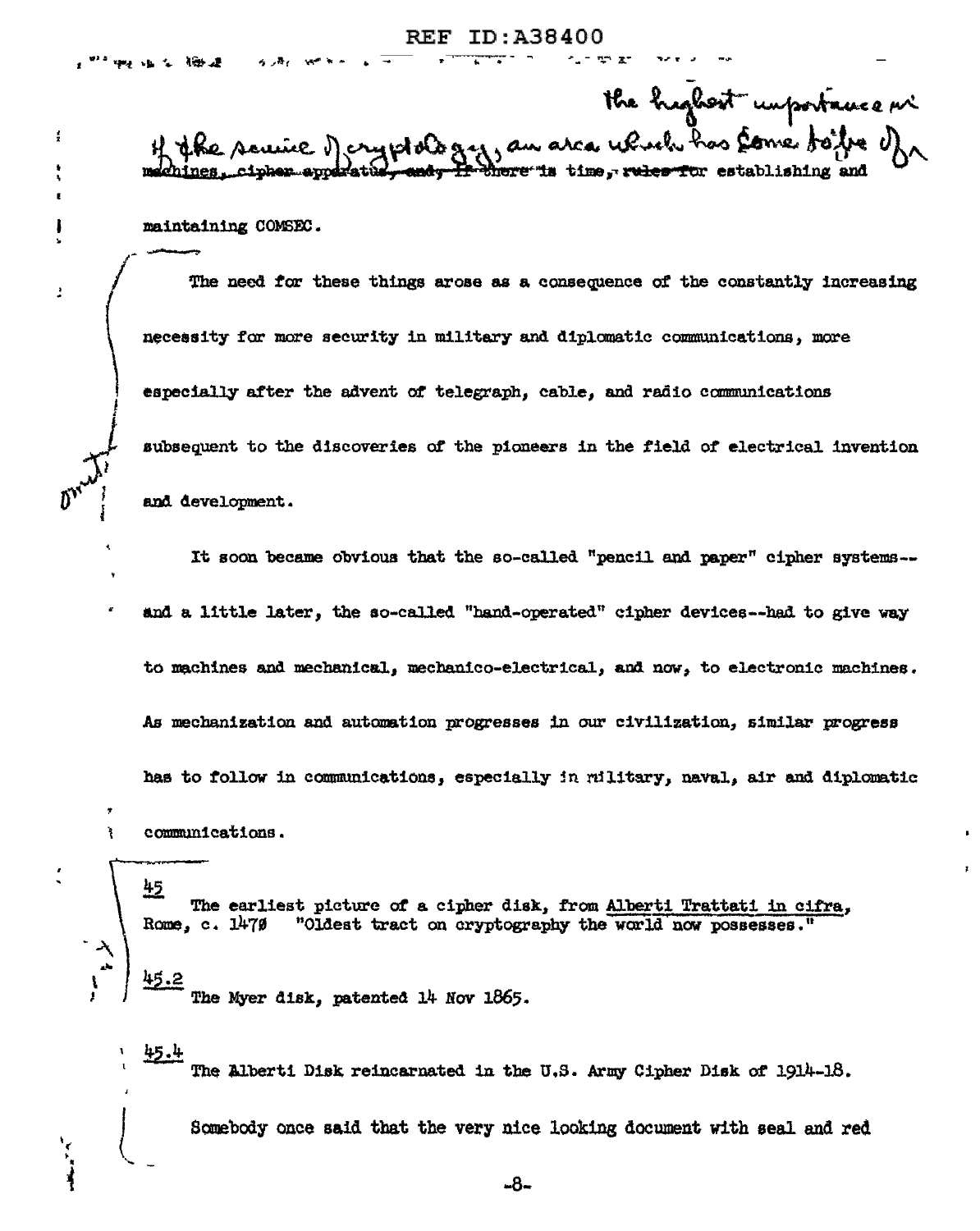ribbon that is issued when the U.S. Patent Office grants a patent is nothing but a fine looking invitation to participate in a lawsuit for infringement. But the person being hurt by infringement upon his patent must be alive to file the suit--or at least his heirs and/or assignees should be alive. I doubt however that Alberti or his heirs and/or assignees were alive to contest this patent, issued in 1924, for a cipher disk practically identical with Alberti's disk of  $14791$ 

 $47$ 

The cipher disk finally patented in 1924 -- Huntington Patent. Shows that the Patent Office does not have general information on cryptography because of the secrecy involved.

 $47.1$ 

Cipher disk used by Nazis in 1936.

 $48$ 

Original Wheatstone cipher device (invented and described in 1879). First

important improvement on the Alberti disk.

# $\frac{1}{2}$

The modified Wheatstone cipher device. Produced by the British Army 1917-18

but never used because of solution by Wm F. Friedman -- story of solution.

 $49.1$ 

t.

The Decius Wadsworth ciphher device (invented and built in 1817 when Colonel Decius Wadsworth was Chief of Ordnance).

-9-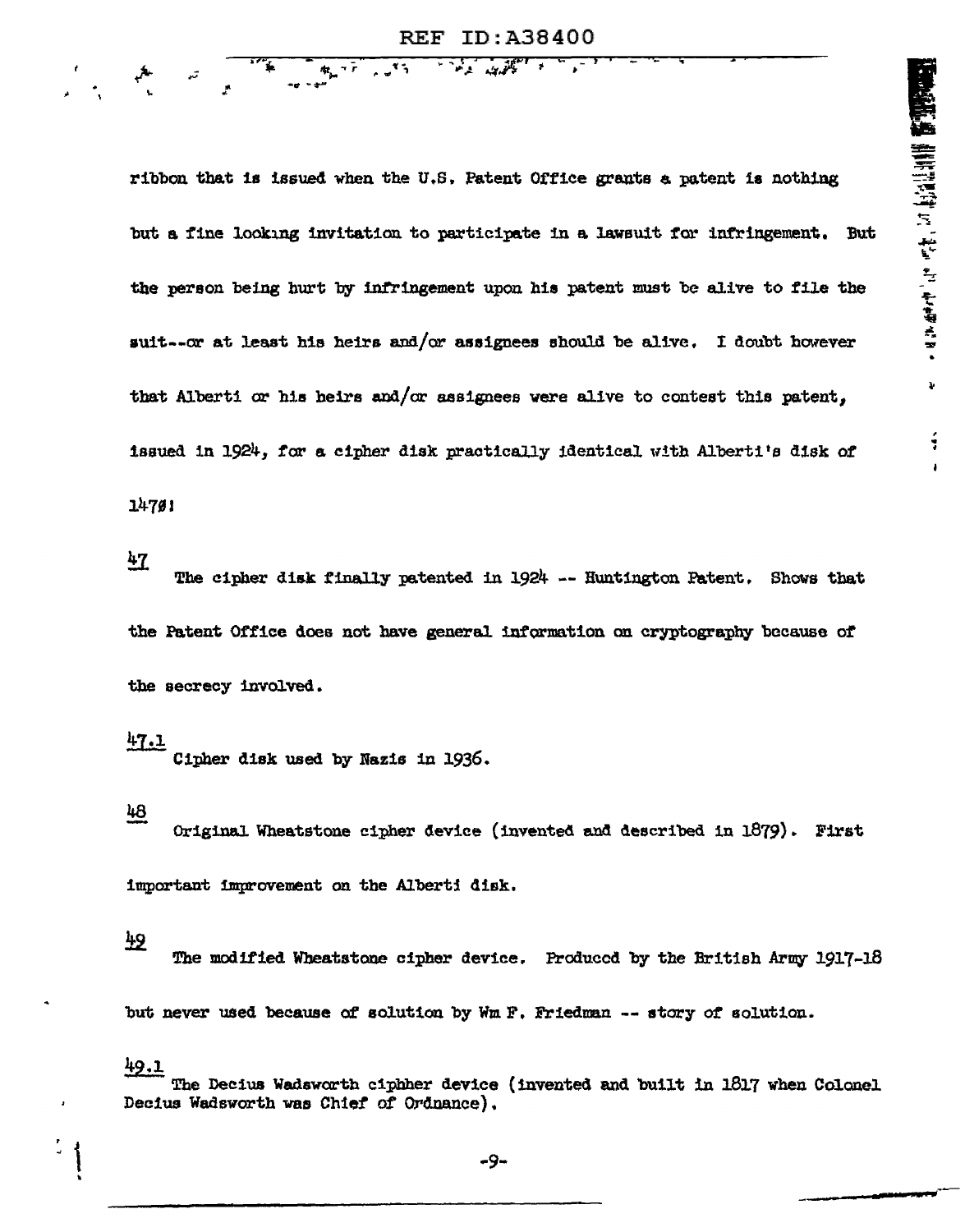$\mathcal{R} = \mathcal{R} = \mathcal{R} = \mathcal{R} = \mathcal{R} = \mathcal{R} = \mathcal{R} = \mathcal{R} = \mathcal{R} = \mathcal{R} = \mathcal{R}$ 

# 49.4

The Bazeries cryptographe cylindrique (1901) as shown in his book "Les

chiffres secrets devoiles". But he may have described this in his article

"Cryptograph a 20 rondelles-alphabets" Comptes rendus, Marselles, 1891.

# 49.5

Bazeries, Etienne.

 $\Delta$ 

#### <u>5ø</u>

First page of Jefferson's description of "The Wheel Cipher"

#### 50.1

Second page of Jefferson's description showing his calculation of the number of permutations afforded.

#### $169.1$

Original model of Hitt's strip cipher (The Star Cipher).

# $56.4$

Parker Hitt's model of strip cipher (1916). Story of solution at Riverbank

Laboratories of test messages prepared by Mrs. Hitt.

#### 159.1

The first six messages and their plain texts of Mauborgne's set of 25 challenge messages.

#### 50.2

 $\bullet$ 

 $\bullet$ 

ن<br>مو

U.S. Army Cipher Device M-94

### $50.5$

Early attempts to use cylindrical cipher device principle but with variable alphabets. (M-136)

- $59.6$ (M-137)
- 58.7 (M-138-T1)

 $50.8$  $(M-138)$ 

(Folding M-138) 59.11

 $-10-$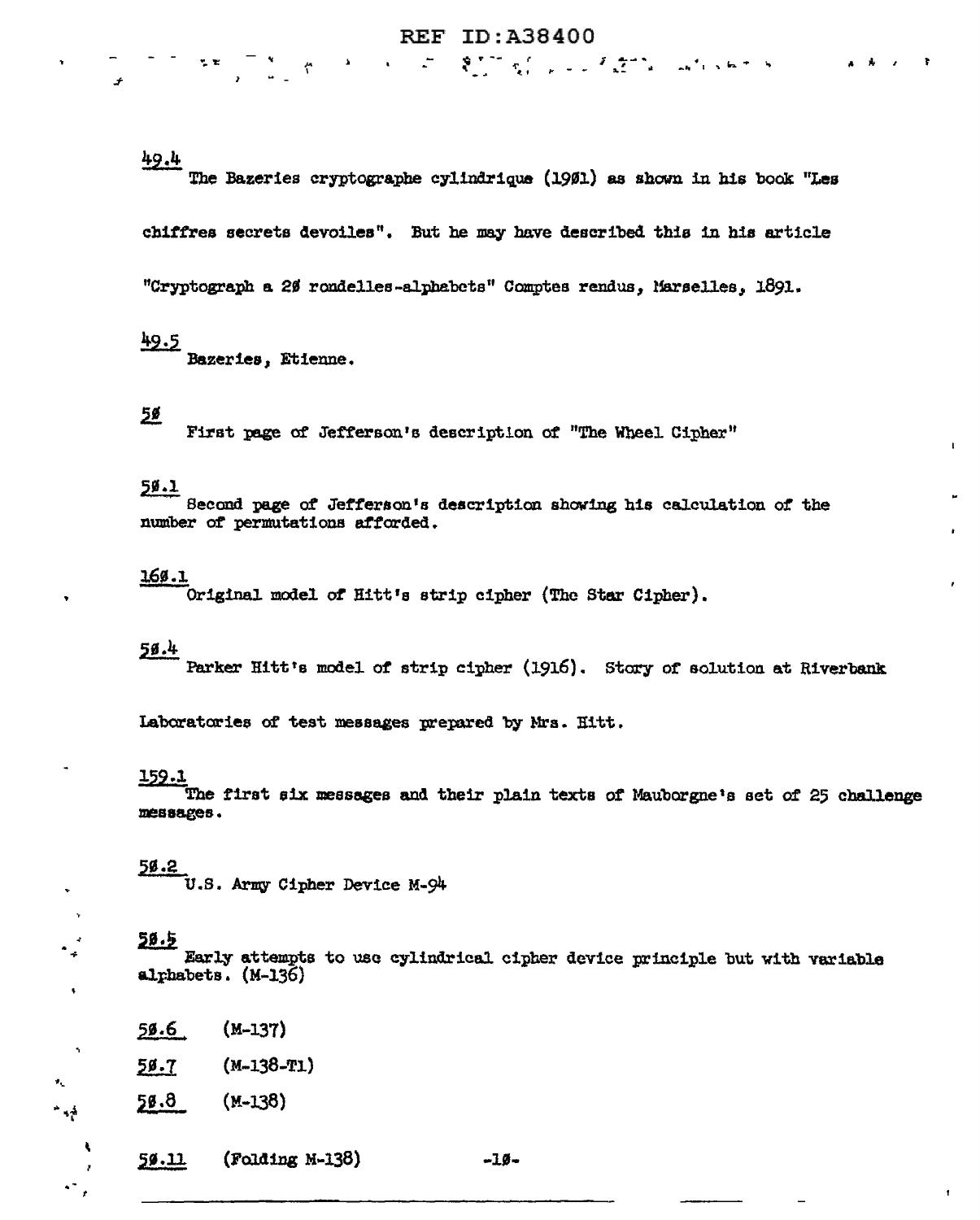# 50.12

U.S. Army cipher device, Type M-138-A (with Russian legends). Story of Russian legends and how they came to be there.

### <u>51</u>

European model of strip cipher.

### 52

European model disassembled Syko strip cipher. Court awards -135, \$00 to "inventor".

<u>54</u>

The Kryha cipher machine.

55

A German mathematical dissertation on the Kryha.

Merely number of permutations and combinations a given machine affords like

has nothing to do with the case or at least not much. Depends on nature of

permutations and combinations, what they are cryptographically. For instance, the

principle of monoalphabetic substitution as in Gold Bug - 26! cipher alphabets

or the large number: 493,291,461,126,685,635,584,589,600 quad/trillions/billions/millions

(Four hundred and three quadrillions, two hundred ninety-one thousand, four hundred and sixty-one trillions; One hundred twenty-six thousand, six hundred and five billions; Six hundred thirty-five thousand five hundred and eighty-four millions--

"and a frew".

Estimated would take 1999 million men working a thousand million years to do the major part of writing these alphabets out -- scroll would reach from earth beyond

the planet Mercury!

All the preceding examples of cryptographic aids are in the category of what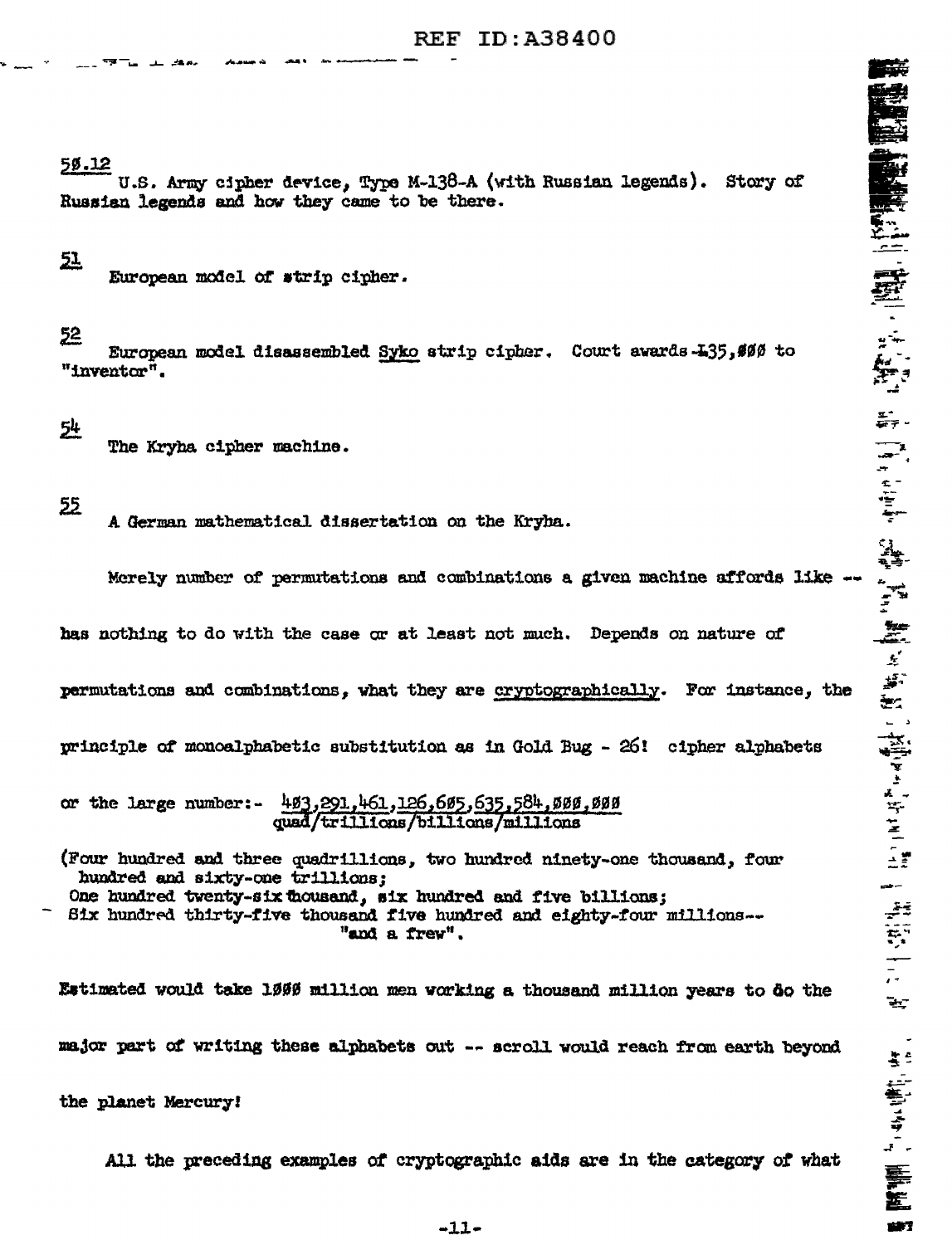may be termed "pencil and paper" or "hand-operated" aids. These, of course, had to give way to more rapid and more secure means for crypto-communications, and this meant machines of one sort or another. There was pressing need in the military and naval services for two machines:

1. A small machine for low echelon or field use.

2. A larger machine for rear echelon and high-command use.

Let's take up the first of these two types.

#### 171.1 171

M-161: Signal Corps model made at Fort Monmouth. (Efforts to devolop field machine and tell story re obtuse director of S.C. Labs. Note power source.

### 164

Boris C. W. Hagelin. Does a "hysteron-proteron" in inventing C-36.

 $\frac{79.1}{200}$  Converter M-209

### $78.3$

Example of American resourcefulness and skill under difficulties. Two GI's in

Italy mechanize the M-209. (The cartoon, showing a couple of GI's with a home made

still, and the legend: "Yes, but will it work?")

## 269.1

Hagelin CX-52. Double tape-printing. Key wheels removable. Irregular

stepping. Non-guaranteed cycle.

 $-12-$ 

ł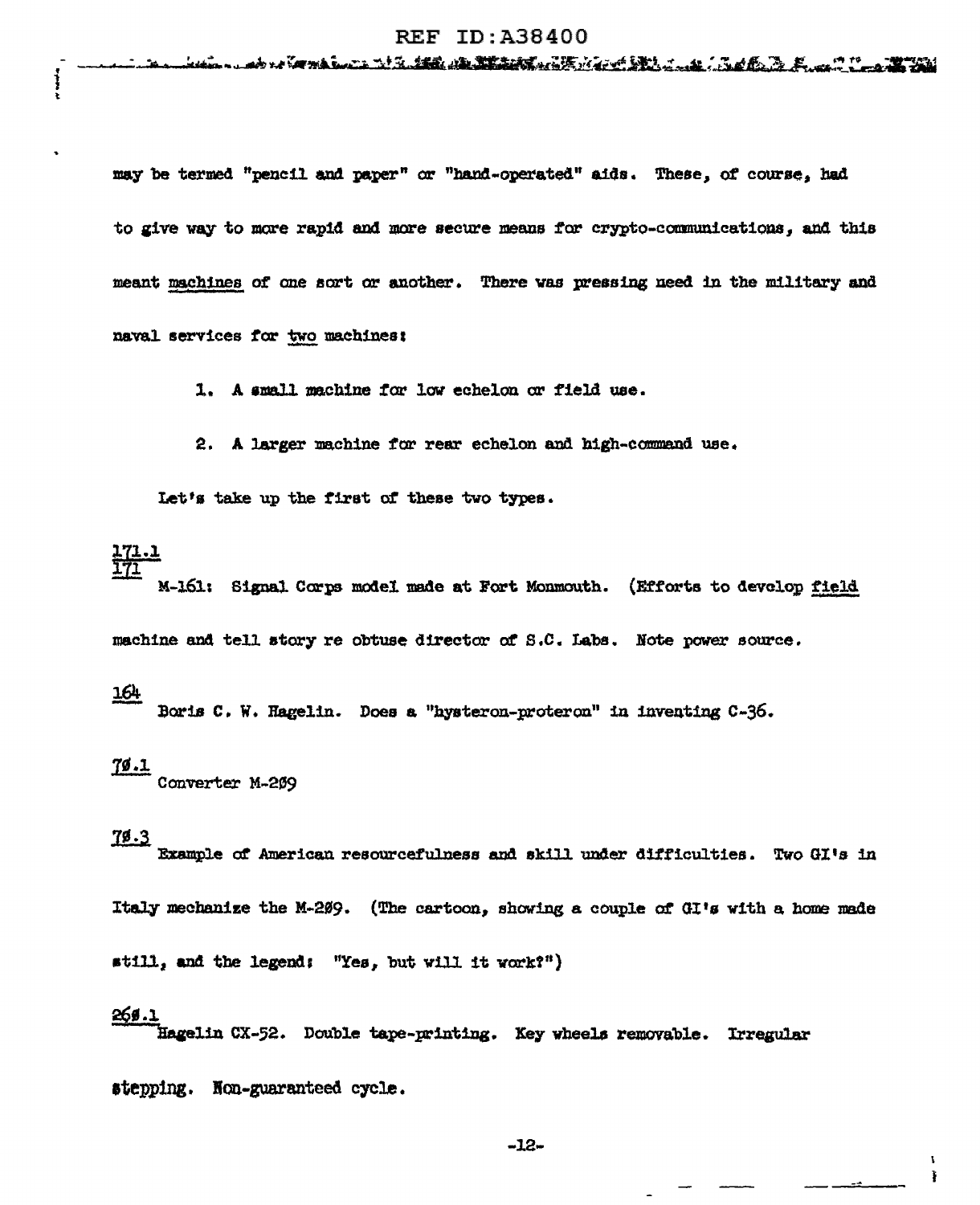268 Hagelin CX-52 (and its fundamental weakness)

The big problem in the use of devices and machines which are of the keygenerator or additive (or subtraetor) type is the tact that when the alphabets involved are known alphabets, solution of a depth of two is generally possible.

# 261-A

 $\frac{1}{2}$ 

t • ...

> Example of solution of polyalphabetic encipherment with book key and known alpbabets, in this case reversed standard.

#### 261-B

Continuation.

262 Hagelin (M-209) Solution: "A depth of two".

We come then to the so-called rotor machines, which are not based upon key-

generator principles but are permutation machines. We come now therefore to the

history ot rotor machines

### 58.1

The Swedish electrical machine B-21. (Original Aktiebolaget Cryptographe

B-21. Mention Boris C. W. Hagelin.)

52

Swedish machine connected to electric typewriter.

# 65

The keyboard electrically-operated B-211 Swedish machine. (Self-contained,

instead of separate typewriter.)

I I !<br>: .<br>2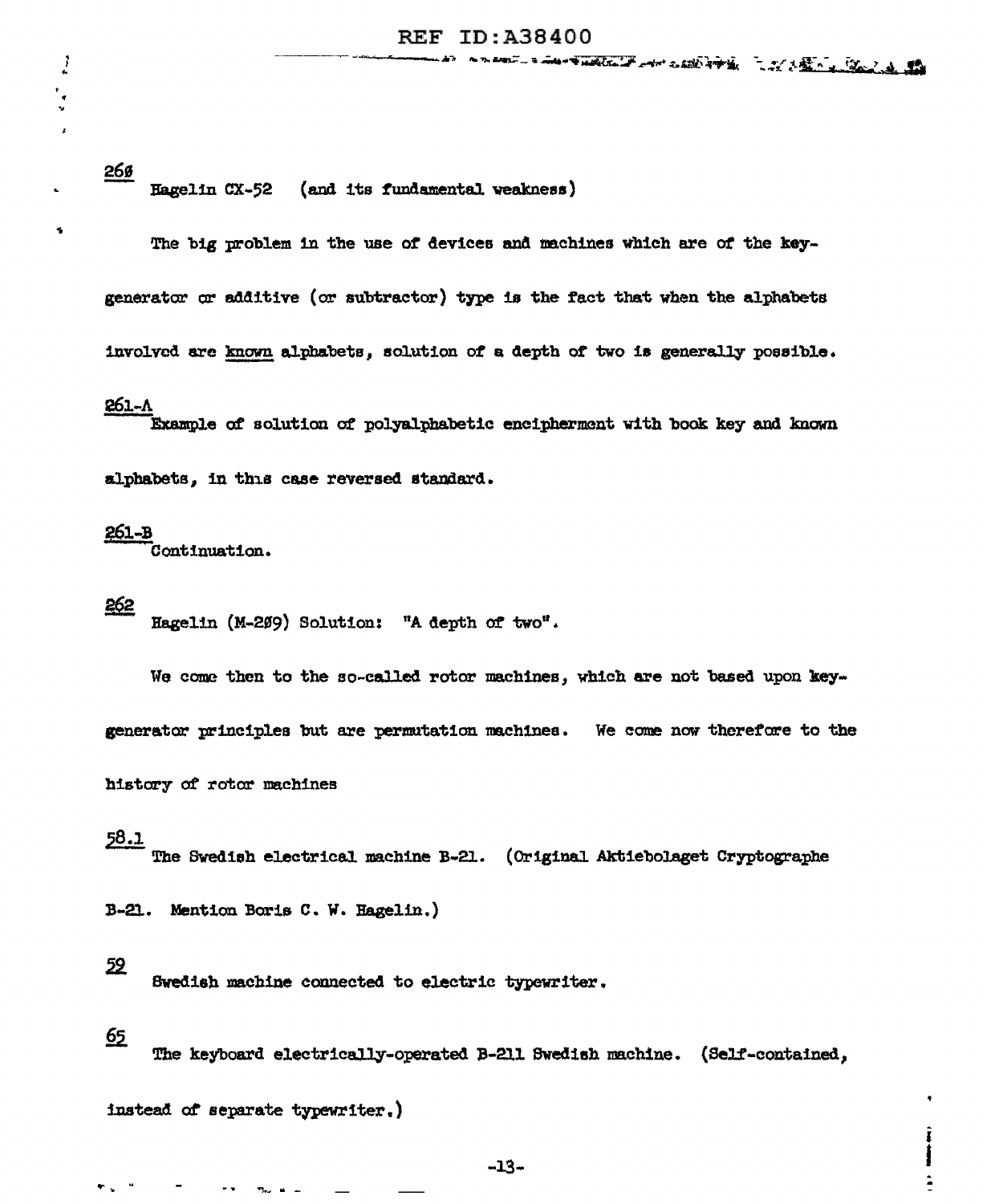### **REF ID: A38400**

 $57$ The original (commercial) Enigma cipher machine. (Later used with one

improvement by Germans in World War II.)

<u>71 - </u>

Come now to American developments. Edward H. Hebern. How he became interested

in cryptography and invented a cipher machine.

### $172$

The first Hobern machine. (Manufactured for use by the Ku Klux Klan.)

### $71.1$

The first Hebern printing model. Still a one-rotor machine; Where did he get

the idea of cascading rotors?

Hebern rotors -- variable wiring possibilities; 13 to one side and 13 to

other.

 $\frac{172.1}{3$ -rotor Hebern.

# $\frac{72}{165}$

The 5-rotor Hebern machine. (Story of solution)

#### 172.2

First Hebern machine built in accordance with Navy specifications.

#### $172.x$

Hebern model S.I.S. Solved on challenge by Navy.

#### 172 10

One of Hebern's developments for the Navy, after his release. Solenoid

operated design built according to Navy specifications. (This is the one that

 $\mathbf{r}$  $\mathbf{A}$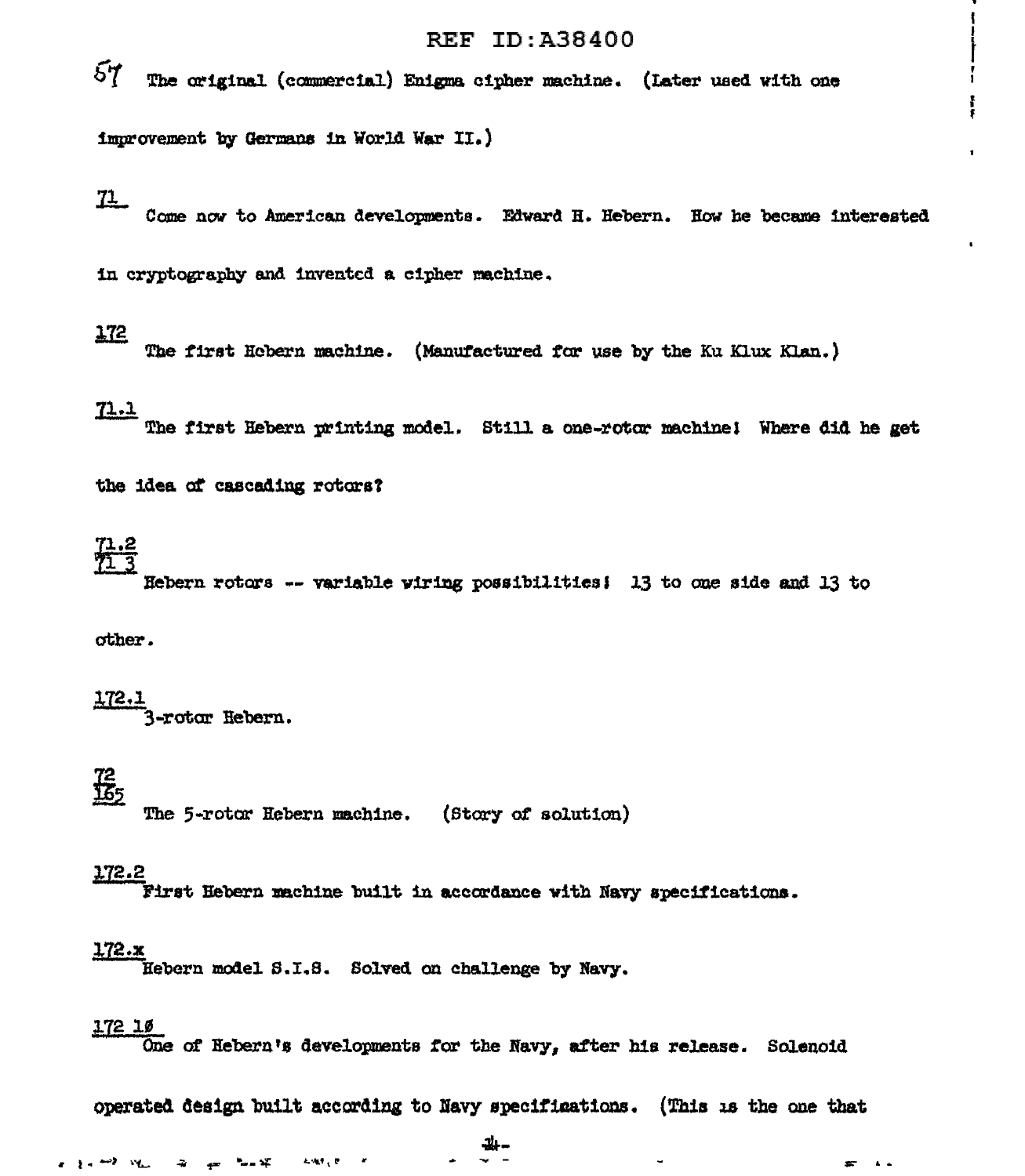wouldn't vark--but Hebern said the contract didntt specifically state that it bad to work Re insisted on being pa.id--and was! It wae the last job he did *tor* the Navy. (One Navy file insisted that Navy had an Admiral in Navy District HQ in Sen Francisco Just to keep Rebern out of jail ao he could tinisb the Navy contractl)

Navy has enough of Hebern and goes in for its own development.

Fifteen years later Rcbern Co. and heirs institute suit in U.S. Court *ot* 

Claims for \$50,000,000! Probable settlement by now for few thousand dollars.

Collaboration and cooperation between the Army and Navy on cryptographic research and development notable *tor* 1ta absence in those days. Each service had its secrets•

 $\frac{179K}{16.5}$ . Army Converter M-134-T1. Basic principle -- external keying element.

\  $\lambda$ 

I

 $\mathcal{L}$ \

I f

#### <u>170.2</u>

Converter M-134. Rear view.

 $\frac{179.7}{20}$  Converter M-134 - with printing!

# 11•·9

U.S. Army Converter M-134-A.

#### l72.4

Original Navy Mark I ECM with Boudin wires! Only 15 starting points!

#### i12.5

First production model *at* ltavy Mark I.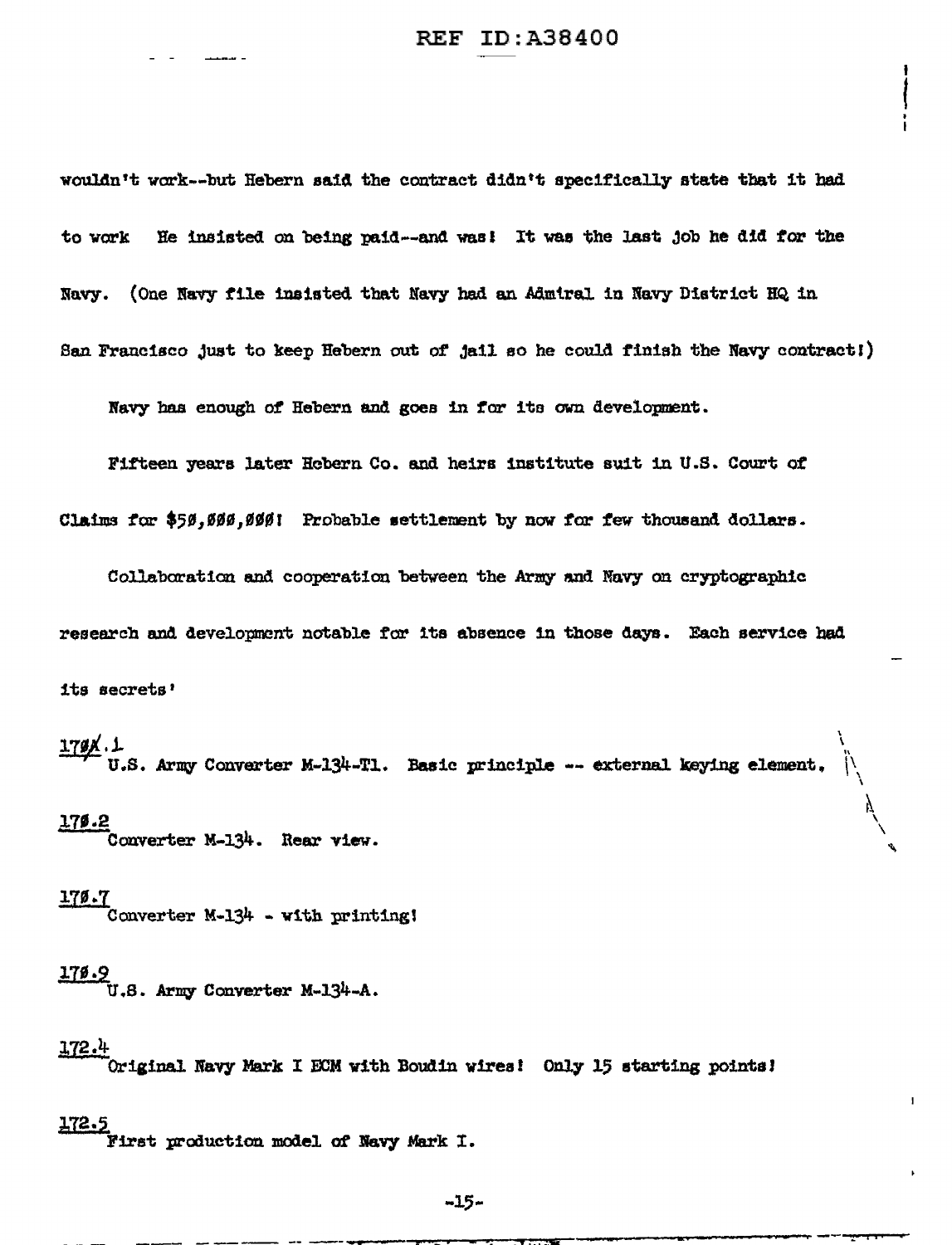كصب

工作气候静 医外 蓝霉菌

≂ -∞

Army and Navy finally collaborate! SIGABA-ECM.

**SIGIVI** or Basket.

SIGABA-ECM withheld from British. Battle to give to British. Finally given in 1953. But during WWII had to intercommunicate. Therefore--the CCM.

The German Armed Forces cipher machine of WWII. Effects of solution. German lack of imagination! High speed machinery could do it but they lacked the imagination!

Say few words about American developments. Hebern.

<u>58</u>

4 **تى** 

 $\overline{\mathbf{A}}$ 

173

**174** 

厷.,

جية

سوء الاءِ<br>الاءِ

يمية

 $\mathcal{C}$ 

 $\frac{1}{\sqrt{2}}$ 

 $\mathbf{r}$ 

 $\gamma$ 

 $\ddot{\bullet}$ 

×

German 8-wheel printing Enigma. Captured in 1945 at Mittelfels. A failure German Naval Enigma -- differences between it and Arry and Air Force enigma.

With growth of teletype communications the need for an practicability of

automatic encipherment became obvious. The first attempt--the machine developed by

the AT&T Co. (1918) in collaboration with the Signal Corps

56

The AT&T Co. printing telegraph cipher machine (1918) (The original SIGTOT) Stary of solution.

258

 $\overline{\mathbf{r}}$ 

Problems of manufacture of tape. Our electronic tape production machines solve

problem.

 $-16-$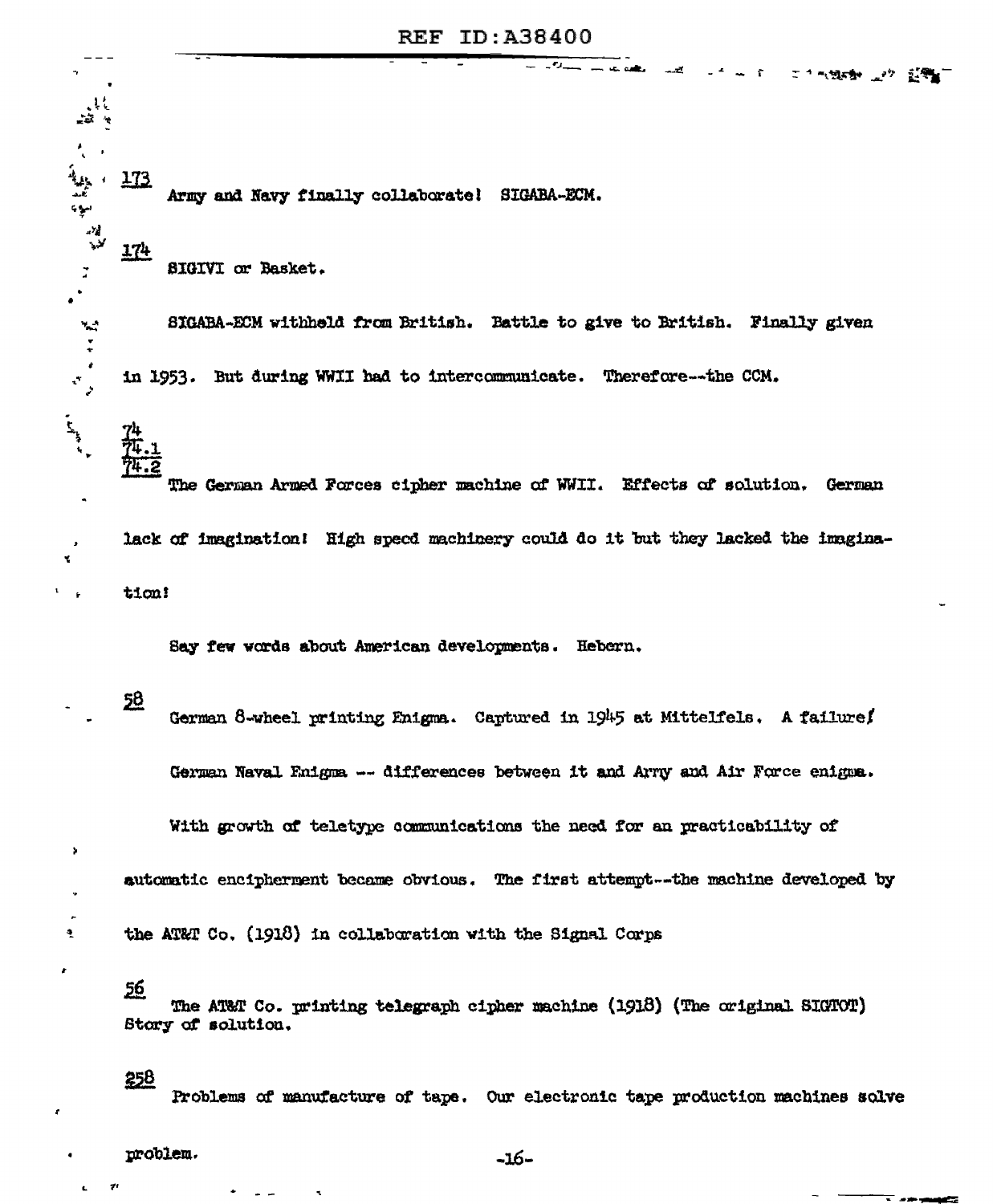#### 65 The IT&T Co. teletype cipher attachment.

With the growth of teletype communications, cipher teletypewriter attachments

were invented.

178 **SIGCUM** 

179

Ł Ì

 $\frac{1}{4}$ 

SIGCUM - cover removed.

# 180

SIGCUM with B-131 set and teletype machine. SIGHUAD - a form of SIGCUM with

one-time key features. Dangers of electrical radiation. Dangers of depth.

#### 182

SIGNIN. Wartime development. Lots of 'bugs'.

183 STOMEW - CIFAX.

# <u> 185</u>

Ciphony. SIGJIP - Bell Telephone 1st development.

**TEAR FOUR** 

# $\frac{186}{186}$ .

Ciphony and cifax machines. SIGSALY. Vocoder types.

New developments in cipher machines. AFSAM-7, AFSAM-9, AFSAM-15, AFSAM-36 and

 $\mathbf{y}$ 

Ż, ÷,

A. Subject former Hollows - Hollow Property Hollows

ទាំងខ្លួន អ្នក

"Integrated" equipments, Ciphony and its problems, SIGSALY. AFSAM-D21.

Recognition and identification. Callsign. Telemetering. Television.

The professional cryptologist is always amused by the almost invariable reference by the layman to the "German code" or the "Japanese Code" or "the U.S. code". To give

**CRAIGE WARD**